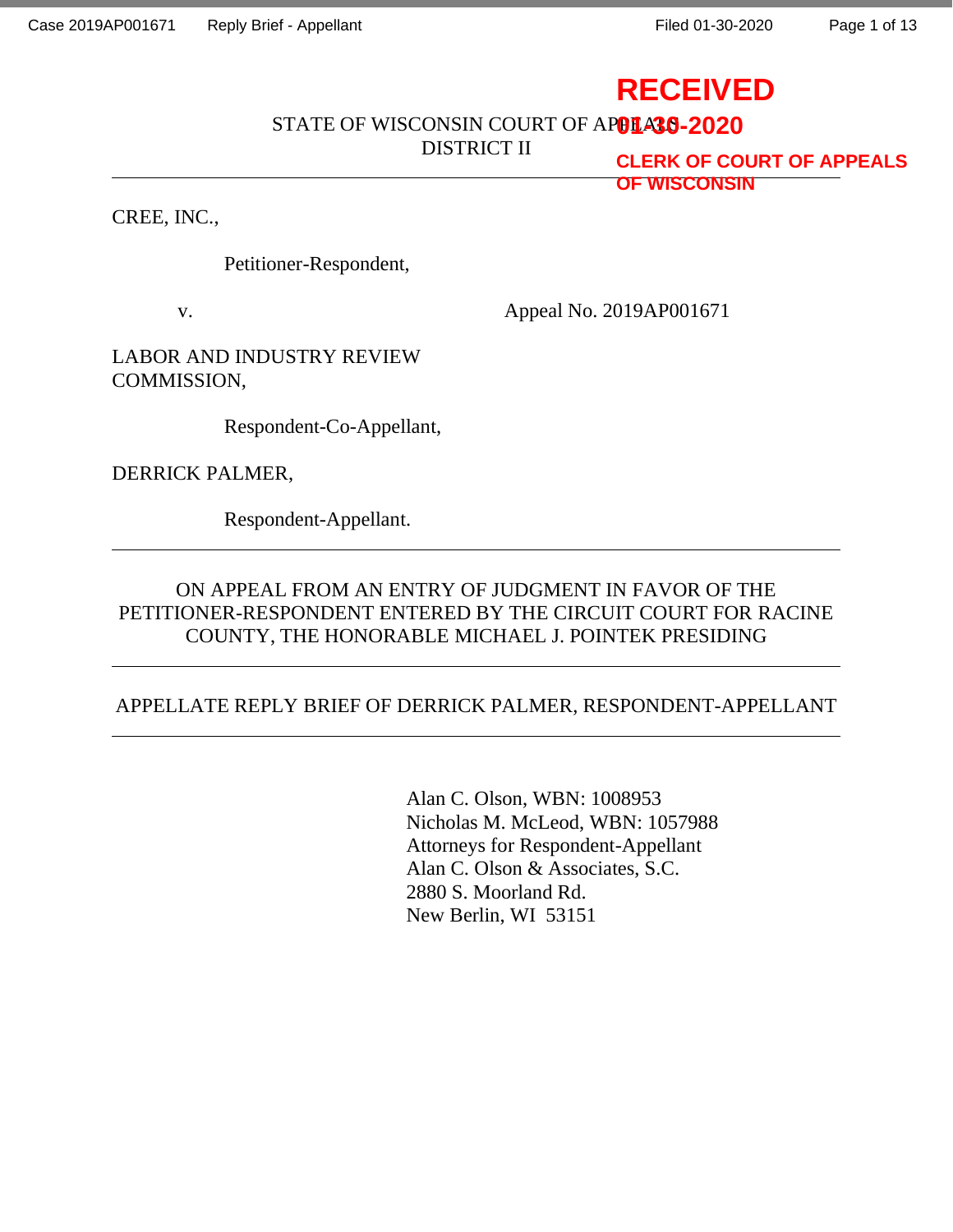## TABLE OF CONTENTS

| Page                                                                                                      |
|-----------------------------------------------------------------------------------------------------------|
|                                                                                                           |
| I. LIRC'S DECISION IS CONSISTENT WITH WISCONSIN'S<br>PUBLIC POLICY TO REHABILITATE AND EMPLOY FELONS1-4   |
| II. THERE IS SUBSTANTIAL EVIDENCE IN THE RECORD TO<br>SUPPORT LIRC'S DISREGARD OF DR. HANUSA'S OPINION4-8 |
| Hanusa's testimony has been properly challenged4-5<br>A.                                                  |
| LIRC reasonably rejected Hanusa's baseless opinion5-8<br><b>B.</b>                                        |
|                                                                                                           |
|                                                                                                           |
| <b>TABLE OF CASES CITED</b><br>Page                                                                       |
| Daubert v. Merrell Dow Pharmaceuticals, Inc.,                                                             |
| Hoewisch vs. St. Norbert's College,                                                                       |
| Milwaukee Cty. v. Labor & Indus. Review Comm'n,                                                           |
| Rock v. Arkansas,                                                                                         |
| Seifert v. Balink,                                                                                        |
| State ex rel. Girouard v. Circuit Court for Jackson Cty.,                                                 |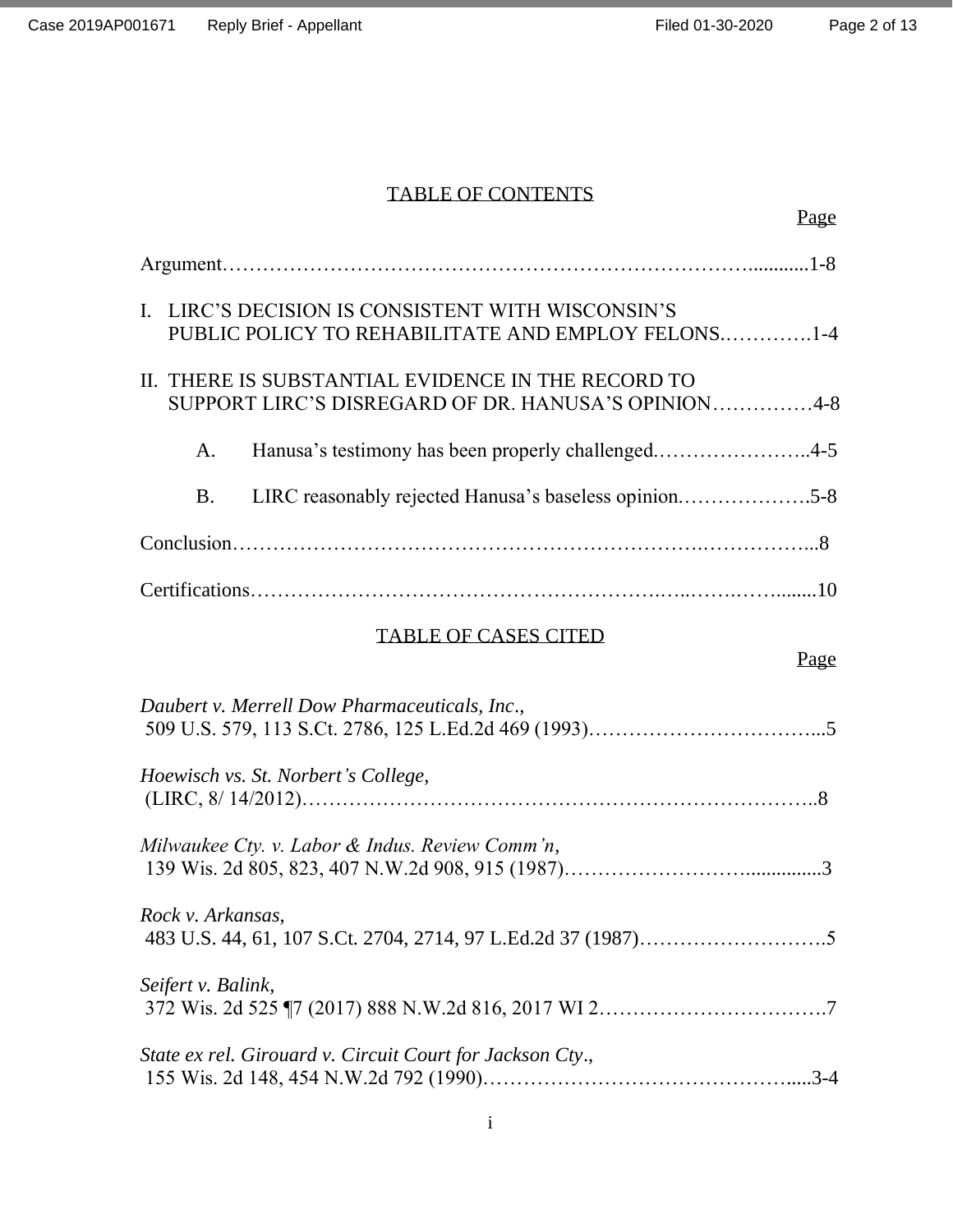| State v. Burgess,                                                                                                                                      |
|--------------------------------------------------------------------------------------------------------------------------------------------------------|
| State v. Giese,                                                                                                                                        |
| <b>TABLE OF STATUTES CITED</b>                                                                                                                         |
|                                                                                                                                                        |
|                                                                                                                                                        |
| <b>OTHER AUTHORITY CITED</b>                                                                                                                           |
| https://doc.wi.gov/Documents/AboutDOC/Reentry/                                                                                                         |
| https://doc.wi.gov/Documents/AboutDOC/Reentry/<br>FiscalYear2019BeckyYoungCommunityCorrectionsRecidivism                                               |
| https://doc.wi.gov/Documents/AboutDOC/Reentry/                                                                                                         |
| (https://docs.legis.wisconsin.gov/misc/lc/study/2016/1495/010_july_13_2016_<br>meeting_10_00_a_m_room_411_south_state_capitol/memono2a_recid)ft. nt. 4 |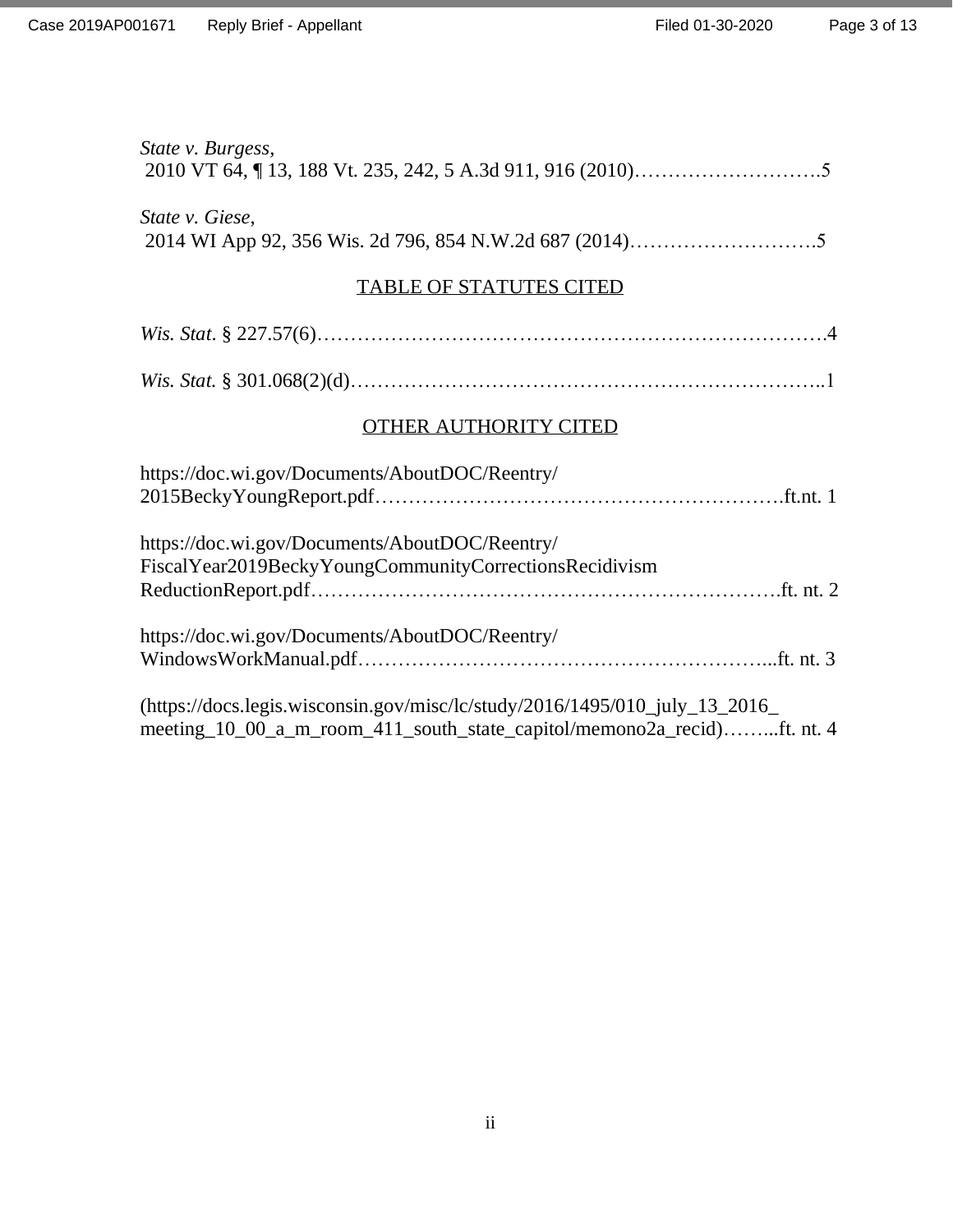#### **ARGUMENT**

### **I. LIRC'S DECISION IS CONSISTENT WITH WISCONSIN'S PUBLIC POLICY TO REHABILITATE AND EMPLOY FELONS.**

Cree's Brief completely ignores that Mr. Palmer has paid his debt to society and has been rehabilitated though the WIDOC. In October 2015, five months after Palmer applied for work at Cree, the WIDOC issued the Becky Young Community Corrections Recidivism Reduction Fiscal Year 2015 Report ("the Report"). The Report identifies § 301.068(2)(d), *Wis. Stats*., which requires the WIDOC to utilize offender reentry treatment and services that evidence has shown to be successful and to reduce recidivism. (The Report, p. 3). The COMPAS system provides actuarial risk and need information that allows WIDOC staff to create more effective, evidencebased case plans and supervision strategies. (*Id.* at p. 4). Risk scores of general and violent recidivism enable staff to operationalize the risk principle, targeting medium and high risk offenders for service. (*Id.*) Likewise, criminogenic need profiles allow staff to prioritize and focus on the driving need factors behind criminal behavior. (*Id.*) COMPAS also provides a comprehensive case management module, which allows WIDOC to document and store social history information (education, employment, substance use history, etc.), violation disposition information, rewards and incentives, drug testing, and rules of supervision. (*Id.*) COMPAS identifies both the risk and criminogenic needs of the assessed offender. Risk ratings demonstrate the likelihood

<sup>1</sup> https://doc.wi.gov/Documents/AboutDOC/Reentry/2015BeckyYoungReport.pdf

1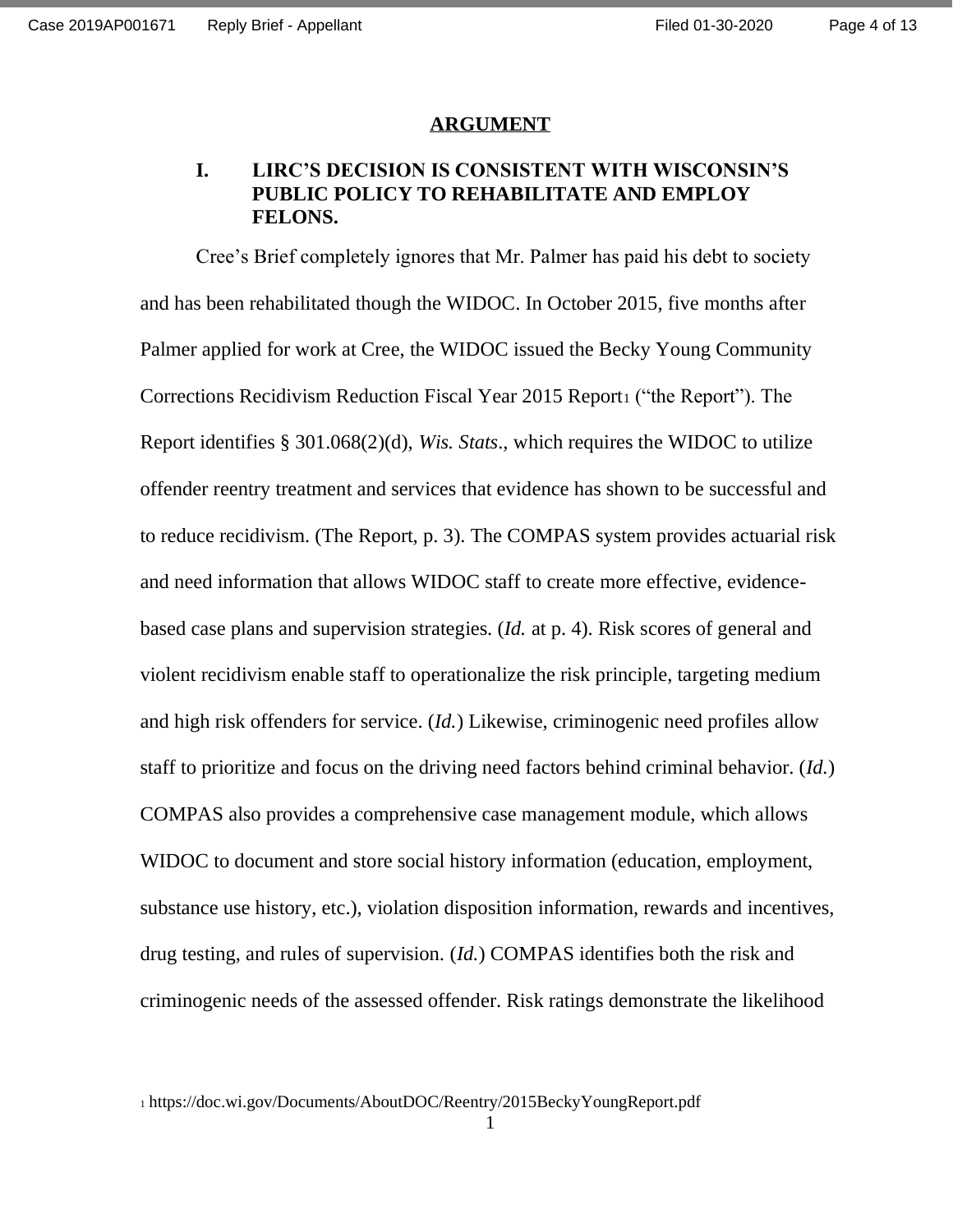that the offender will recidivate within the next three years in the community. (*Id.*) WIDOC completed 53,912 COMPAS assessments during FY15. (*Id.* at p. 5). By the end of FY19, 280,370 case plans have been created in COMPAS.<sup>2</sup> "The studies have shown that the more re-entry training and opportunities that you can provide those that have served time in correctional facilities, the more likely it is that those folks will not reoffend and cost taxpayers money in the long run." (*Id*. at p. 9). The Department of Corrections contracts with the Workforce Development Boards to deliver Windows to Work programming<sub>3</sub>, and as a result participants are often able to leverage resources from various partner agencies and programs. (*Id*. at p. 15).

The three-year rate for release from prison recidivism decreased substantially from 47.1% for those released in 2005, to 38.1% for those released in 2015. (*Id*. at p. 27). The WIDOC considers employment to be an important element in successfully transitioning individuals from incarceration to the community. (*Id*. at p. 28). The data presented below is a result of a collaboration with the Department of Workforce Development (DWD) in which DOC receives regular extracts of employment-related

<sup>2</sup> (https://doc.wi.gov/Documents/AboutDOC/Reentry/FiscalYear2019BeckyYoungCommunity CorrectionsRecidivismReductionReport.pdf (at p. 7)).

<sup>3</sup> The Windows to Work Program provides Cognitive Intervention designed to help participants recognize their thoughts, feelings, attitudes, and beliefs. The focus is to reduce anti-social cognitions, recognize risky thinking and feelings, build problem solving, self- management, and coping skills. This intervention is specifically designed to teach participants strategies for identifying and managing high risk situations related to obtaining and maintaining employment. Emphasis is placed on skill training with directed practice.

<sup>(</sup>https://doc.wi.gov/Documents/AboutDOC/Reentry/WindowsWorkManual.pdf (at p. 47)).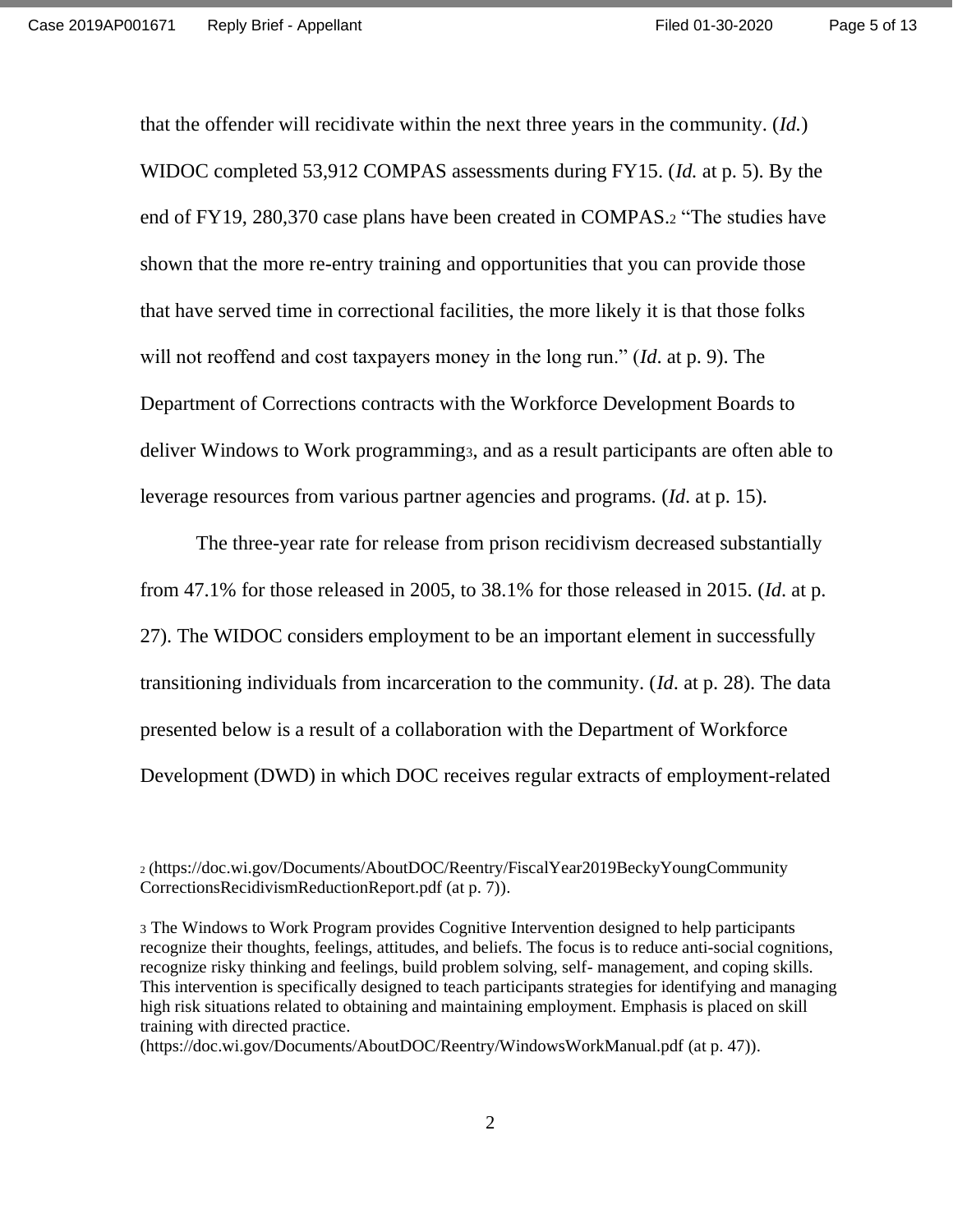data from DWD. (*Id*.) Using a combination of this data and information collected from individuals on community supervision, DOC is now able to report on employment outcomes for individuals released from prison. (*Id*.) Of the 7,498 people who were released in calendar year 2015, a total of 6,280 (83.8%) obtained employment within three years of release. (*Id*.) With a focus on training and technical assistance, WIDOC promotes public safety, reduces recidivism, and improves service delivery to promote long-term client behavior change. (*Id*. at p. 30, citing § 301.068, *Wis. Stats*.)

There is substantial evidence in the record to support LIRC's conclusion that Mr. Palmer has been rehabilitated, thereby reducing his chance of recidivism. To wit, in the past four years since his release from prison, Mr. Palmer has not committed an offense of any kind. As the WIDOC predicted, Mr. Palmer's success is due in large part to the programs he successfully completed while in prison. (R.App. 41-42:20-25, 1-13; 42-43:22-25, 1-6). These extensive and expensive efforts by the WIDOC to help Mr. Palmer succeed, have been recognized by theWisconsin Supreme Court:

> It is highly desirable to reintegrate convicted criminals into the work force, not only so they will not remain or become public charges but to turn them away from criminal activity and hopefully to rehabilitate them. This is a worthy goal and one that society has shown a willingness to assume, as evidenced by the large sums of money expended in various rehabilitative programs.

*Milwaukee Cty. v. Labor & Indus. Review Comm'n,* 139 Wis. 2d 805, 823, 407 N.W.2d 908, 915 (1987), holding modified by *State ex rel. Girouard v. Circuit Court* 

3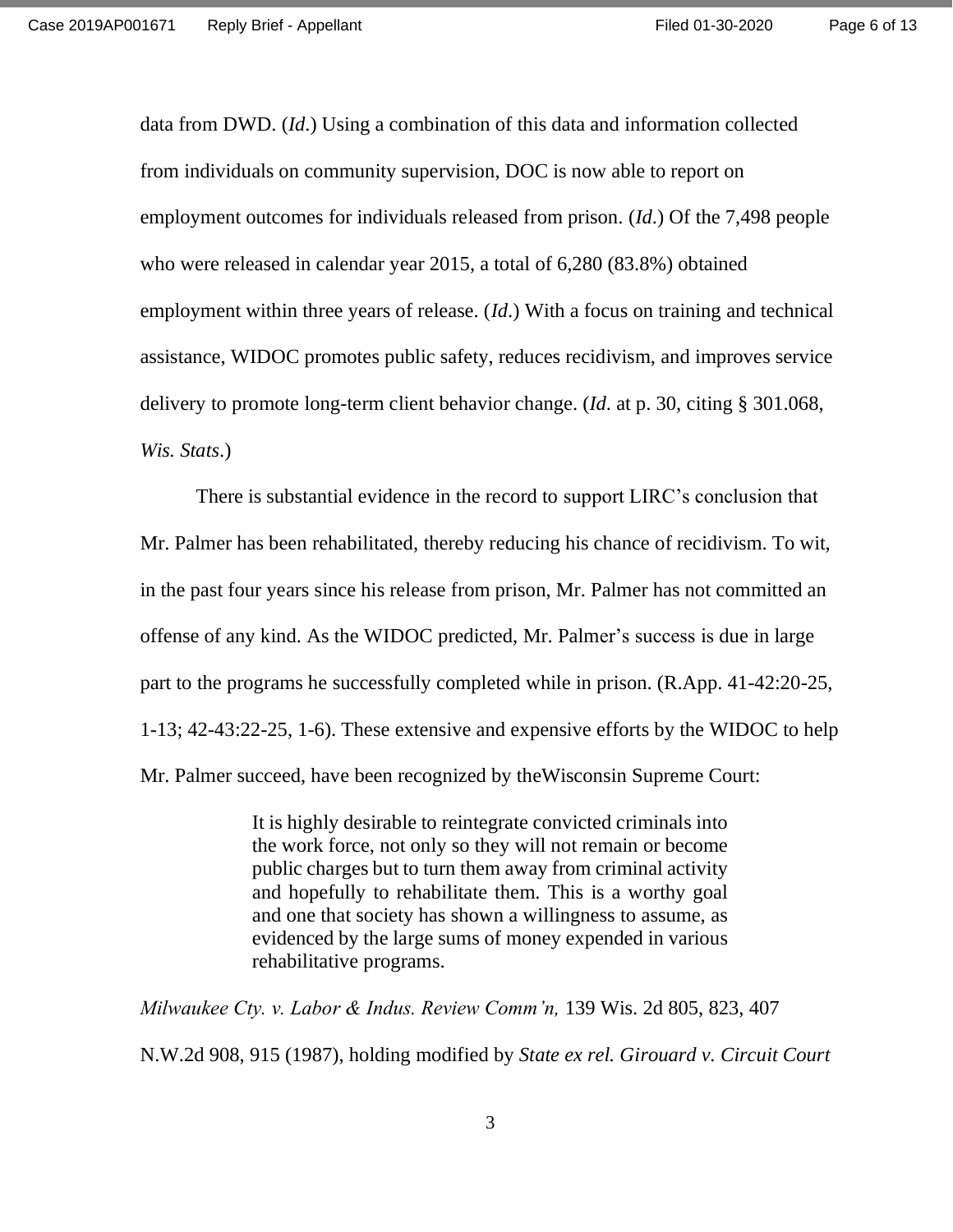*for Jackson Cty*., 155 Wis. 2d 148, 454 N.W.2d 792 (1990). In 2015 alone, the

WIDOC spent \$10,012,206.31 to prepare past offenders for successful employment in

legitimate jobs.<sup>4</sup> Cree's categorical exclusion of all felons from all jobs undermines

this important public policy and is a huge waste of public monies. (R.App. 303:9-10).

## **II. THERE IS SUBSTANTIAL EVIDENCE IN THE RECORD TO SUPPORT LIRC'S DISREGARD OF DR. HANUSA'S OPINION.**

All of LIRC's findings of fact are supported by substantial evidence in the

record. As such, LIRC's action cannot be set aside or remanded, pursuant to *Wis. Stat*.

§ 227.57(6), as follows:

If the agency's action depends on any fact found by the agency in a contested case proceeding, the court shall not substitute its judgment for that of the agency as to the weight of the evidence on any disputed finding of fact. The court shall, however, set aside agency action or remand the case to the agency if it finds that the agency's action **depends on any finding of fact that is not supported by substantial evidence in the record**.

*Wis. Stat*. § 227.57(6)(emphasis added).

#### **A. Hanusa's testimony has been properly challenged.**

Cree argues that Dr. Hanusa's testimony cannot be challenged. (Cree Br. p.11,

ft. nt. 4). This is not true because according to *Daubert*, cross-examination is a

legitimate means to challenge an expert's testimony. "Vigorous cross-examination,

presentation of contrary evidence, and careful instruction on the burden of proof are

the traditional and appropriate means of attacking shaky but admissible evidence."

<sup>4</sup> (https://docs.legis.wisconsin.gov/misc/lc/study/2016/1495/010\_july\_13\_2016\_ meeting\_10\_00\_a\_m\_room\_411\_south\_state\_capitol/memono2a\_recid)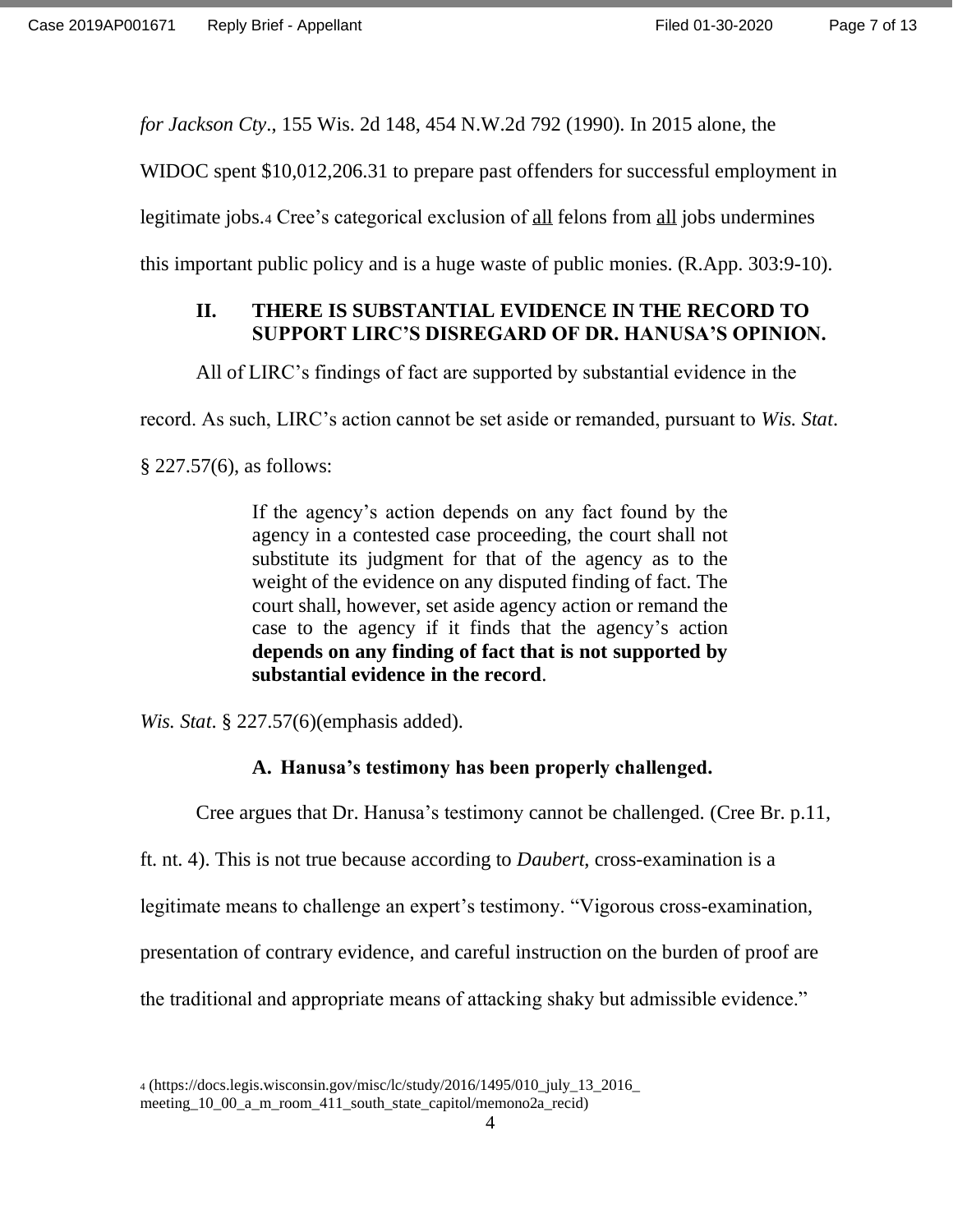*Daubert v. Merrell Dow Pharmaceuticals, Inc*., 509 U.S. 579, 596, 113 S.Ct. 2786, 2798, 125 L.Ed.2d 469 (1993), citing *Rock v. Arkansas*, 483 U.S. 44, 61, 107 S.Ct. 2704, 2714, 97 L.Ed.2d 37 (1987). Palmer's challenges to Dr. Hanusa's testimony go to the weight of the evidence, not to its admissibility. *State v. Burgess*, 2010 VT 64, ¶ 13, 188 Vt. 235, 242, 5 A.3d 911, 916 (2010) ("concerns [about the reliability of retrograde extrapolation] relate to the proper weight to be afforded the evidence, not whether the evidence is admissible in the first place"). Palmer and LIRC remained free to challenge the accuracy of the expert's assumptions. Even when an expert's opinion is admissible, the challenging party still has the chance to undermine the assumptions that support the expert's opinion by introducing evidence or arguing in favor of competing inferences from the known facts. *State v. Giese*, 2014 WI App 92, 356 Wis. 2d 796, 854 N.W.2d 687 (2014).

#### **B. LIRC reasonably rejected Hanusa's baseless opinion.**

There was substantial evidence in the record upon which LIRC could completely disregard Dr. Hanusa's opinion. He admitted that he never interviewed Mr. Palmer, did not conduct an evaluation, did not test him, and did not consider Mr. Palmer's successful post-conviction treatment and rehabilitation. "Dr. Hanusa stated that someone who had successfully completed a domestic violence program would not pose a significant risk of workplace violence, but did not take into consideration the fact that the complainant successfully completed anger management classes as well as training on 'criminal thinking,' which focused on dealing with conflict, high risk situations, and effective communication, including in the context of work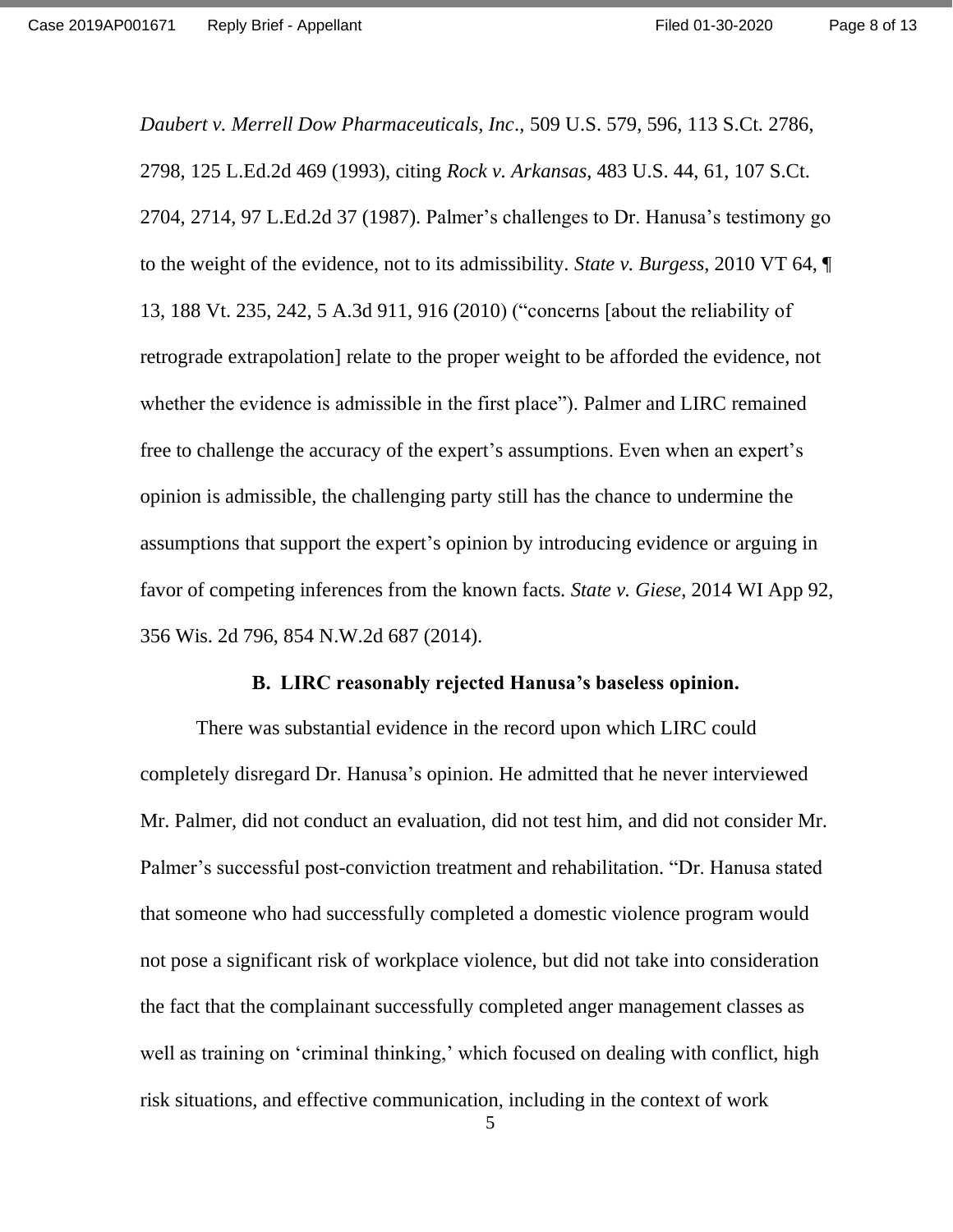relationships." (R.App. 22; R.App. 243:12-25; 244:1-23; 248:1-21; 250:4-9). Cree's

entire defense is based on Dr. Hanusa's opinion, which has no scientific foundation:

| 18 | O <sub>1</sub>       | And that complete profile, a very important |
|----|----------------------|---------------------------------------------|
| 19 |                      | part is for you to interview the person who |
| 20 |                      | committed the assault, true?                |
| 21 | $\mathsf{A}_{\cdot}$ | Yes.                                        |

## R.App. 242.

| 1              | Q.             | What they would say to you face-to-face in your |
|----------------|----------------|-------------------------------------------------|
| $\overline{2}$ |                | extensive interview of the person, yes? That's  |
| 3              |                | number one?                                     |
| $\overline{4}$ | A.             | Right.                                          |
| 5              | Q.             | And number two, a battery of at least 11 tests, |
| 6              |                | yes?                                            |
| 7              | A.             | Right. I mean, that's part of it, yes.          |
| 8              | Q <sub>r</sub> | And your experience?                            |
| 9              | A <sub>1</sub> | And my experience.                              |
| 10             | Q.             | Those three components?                         |
| 11             | A <sub>1</sub> | Right.                                          |
| 12             | Q <sub>r</sub> | All right. And two of the components are        |
| 13             |                | missing here, right?                            |
| 14             | A.             | I have not interviewed this client.             |
| 15             | Q.             | Right                                           |
| 16             | A <sub>1</sub> | And I have not tested this client.              |
| 17             | Q.             | Right.                                          |
|                |                |                                                 |

(R.App. 248.)

| -6 | And you never evaluated Mr. Palmer?          |
|----|----------------------------------------------|
|    | I did not. Not using any of those tests, no. |

## (R.App. 242.)

Dr. Hanusa seems to rely on his gut instinct, but when pressed for proof, he

could not assess the reliability of his opinion:

| 15 | And so you can't offer an opinion about the |
|----|---------------------------------------------|
| 16 | reliability of your opinion concerning Mr.  |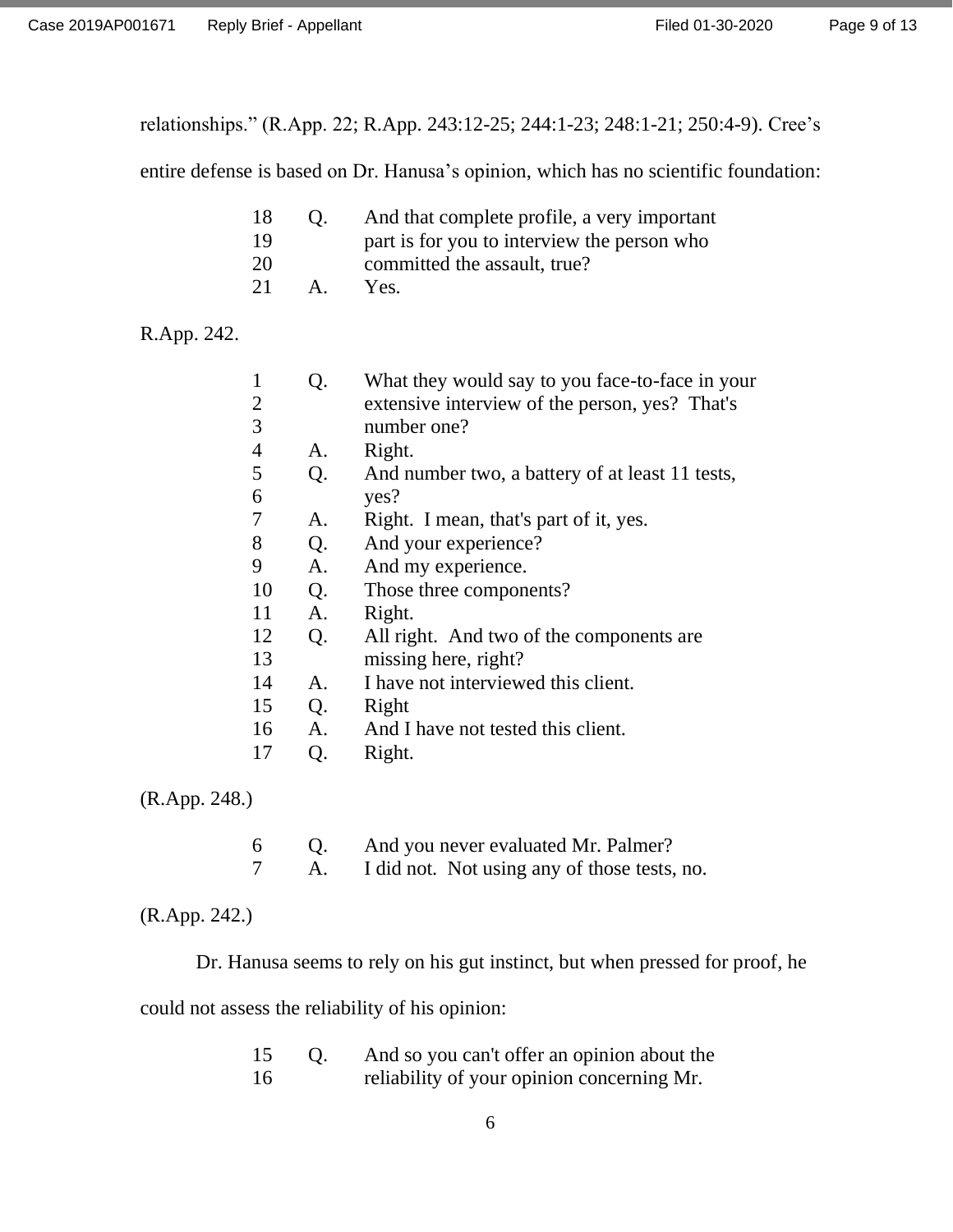| 17 |             | Palmer because you didn't do the tests, true?  |
|----|-------------|------------------------------------------------|
| 18 | $A_{\cdot}$ | Well, it's not -- it's not a question that can |
| 19 |             | be answered in the context of this             |
| 20 |             | investigation that I did.                      |

(R.App. 249.)

As to the ultimate question of whether domestic violence correlated with workplace violence, Dr. Hanusa could not say how often men convicted of a violent domestic crime will later engage in workplace violence, with or without rehabilitation:

| 21 |                      | Q. Had you ever actually compiled statistical |
|----|----------------------|-----------------------------------------------|
| 22 |                      | information about that or not?                |
| 23 | $\mathsf{A}_{\cdot}$ | No, I have not. I have the data, I just       |
| 24 |                      | haven't added it up.                          |

(R.App. 262:2-24).

As such, Dr. Hanusa's testimony was not based on sufficient facts or data and the product of reliable principles and methods applied to the facts of the case. *Seifert v. Balink*, 372 Wis. 2d 525 ¶7 (2017) 888 N.W.2d 816, 2017 WI 2. (R.App. 240:22- 25; 241:1-25; 242:1-25; 243:1-20; 244:1-46; 248:22-25; 249:1-3, 15-20). Indeed, Dr. Hanusa could not even assert that his opinion was reliable, much less ascertain the level of risk. (R.App. 242:3-25; 243:1-20; 249:15-20).

Dr. Hanusa did admit anecdotally, however, that someone like Mr. Palmer, who completed rehabilitation, was not at risk to offend in the workplace:

| 3 | A. | Right. I would like to think that if somebody |
|---|----|-----------------------------------------------|
|   |    | successfully completed a domestic violence    |
| 5 |    | program that would also -- and they           |
| 6 |    | demonstrated they weren't being violent in    |
|   |    | their intimate relationship, I would like to  |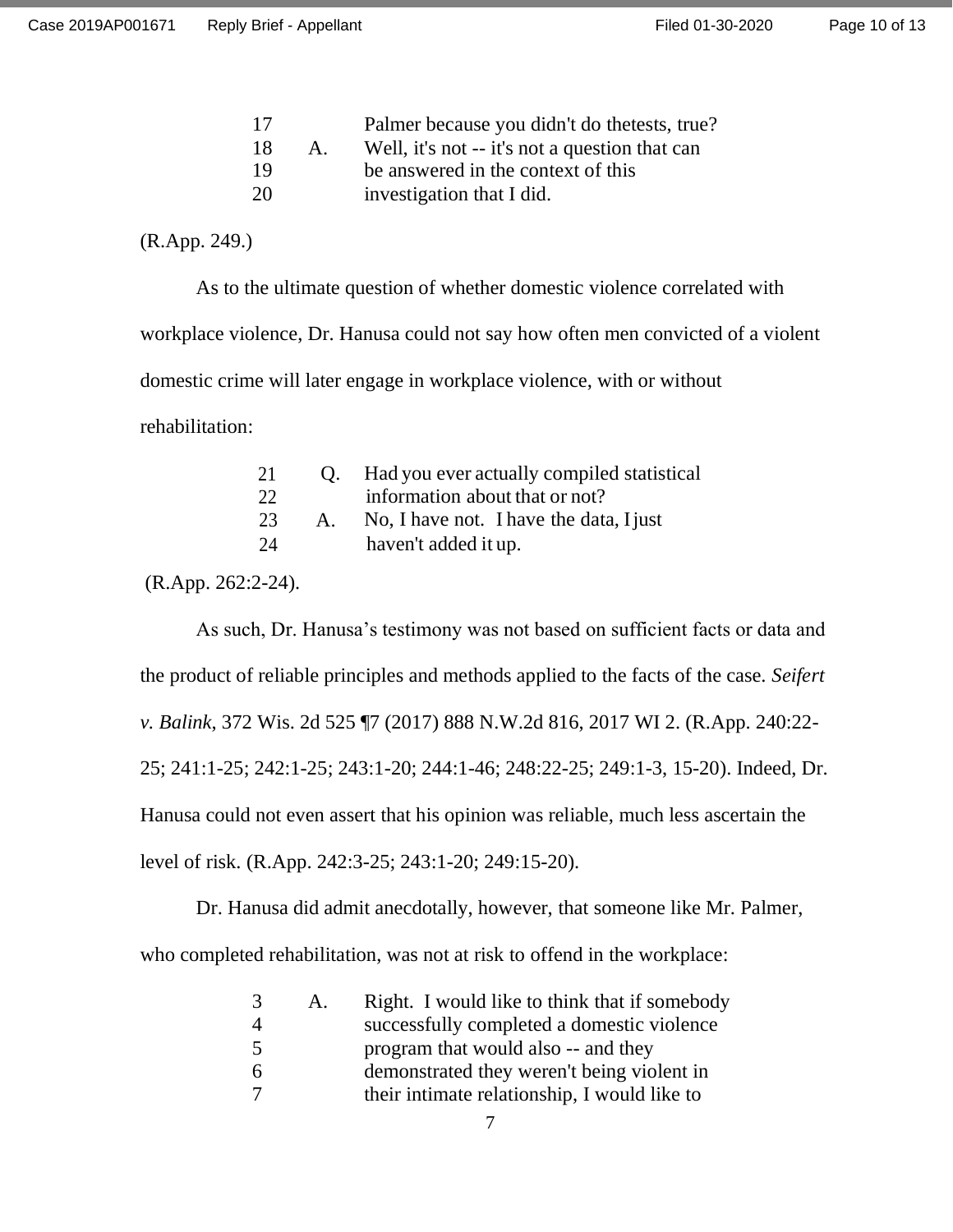Page 11 of 13

8 think that that also would reduce the risk in 9 the workplace.

(R.App. 252.)

This testimony refutes Cree's argument that "Dr. Hanusa discredited LIRC's 'domestic setting' analysis." (Cree Br. p. 22).

In addition to Mr. Palmer's rehabilitation, additional safeguards included use his badge, log-in electronic log-in to the facility, and log-in to his computer. Mr. Palmer would not be mentoring, supervising or traveling with female employees of Cree. In his communications with builders and construction companies, Mr. Palmer would not be working one-on-one, or in isolated settings.

LIRC was correct to conclude that Cree did not prove someone like Mr. Palmer was more likely than not to attack a co-worker. *Hoewisch vs. St. Norbert's College*, (LIRC, 8/ 14/2012)(The issue in this case is "whether the tendencies and inclinations of the complainant to behave a certain way ... are likely to reappear later in a related context.").

#### **CONCLUSION**

Cree has failed to meet its burden to prove a substantial relationship between the circumstances of Mr. Palmer's convictions and the circumstances of the job for which he applied, Lighting Schematic Layout Applications Specialist. Because Mr. Palmer's convictions are not substantially related to the position he sought with Cree, LIRC was not erroneous in finding that Cree violated the WFEA.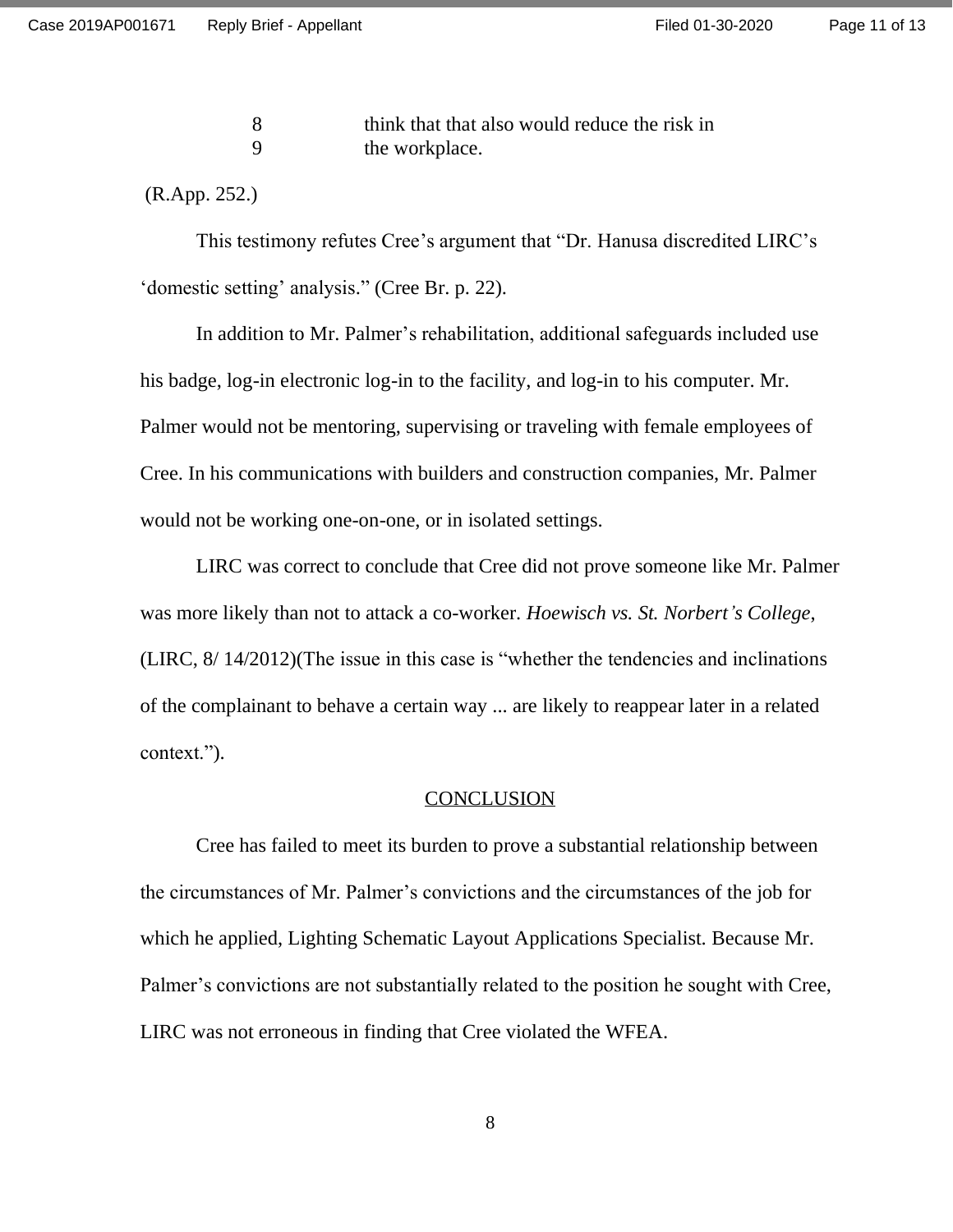Dated this  $27<sub>th</sub>$  day of January, 2020.



Alan C. Olson, WBN: 1008953 Nicholas M. McLeod, WBN: 1057988 Attorneys for Respondent-Appellant Alan C. Olson & Associates, S.C. 2880 S. Moorland Rd. New Berlin, WI 53151 Telephone: (262) 785-9606 Fax: (262) 785-1324 Email: AOlson@Employee-Advocates.com